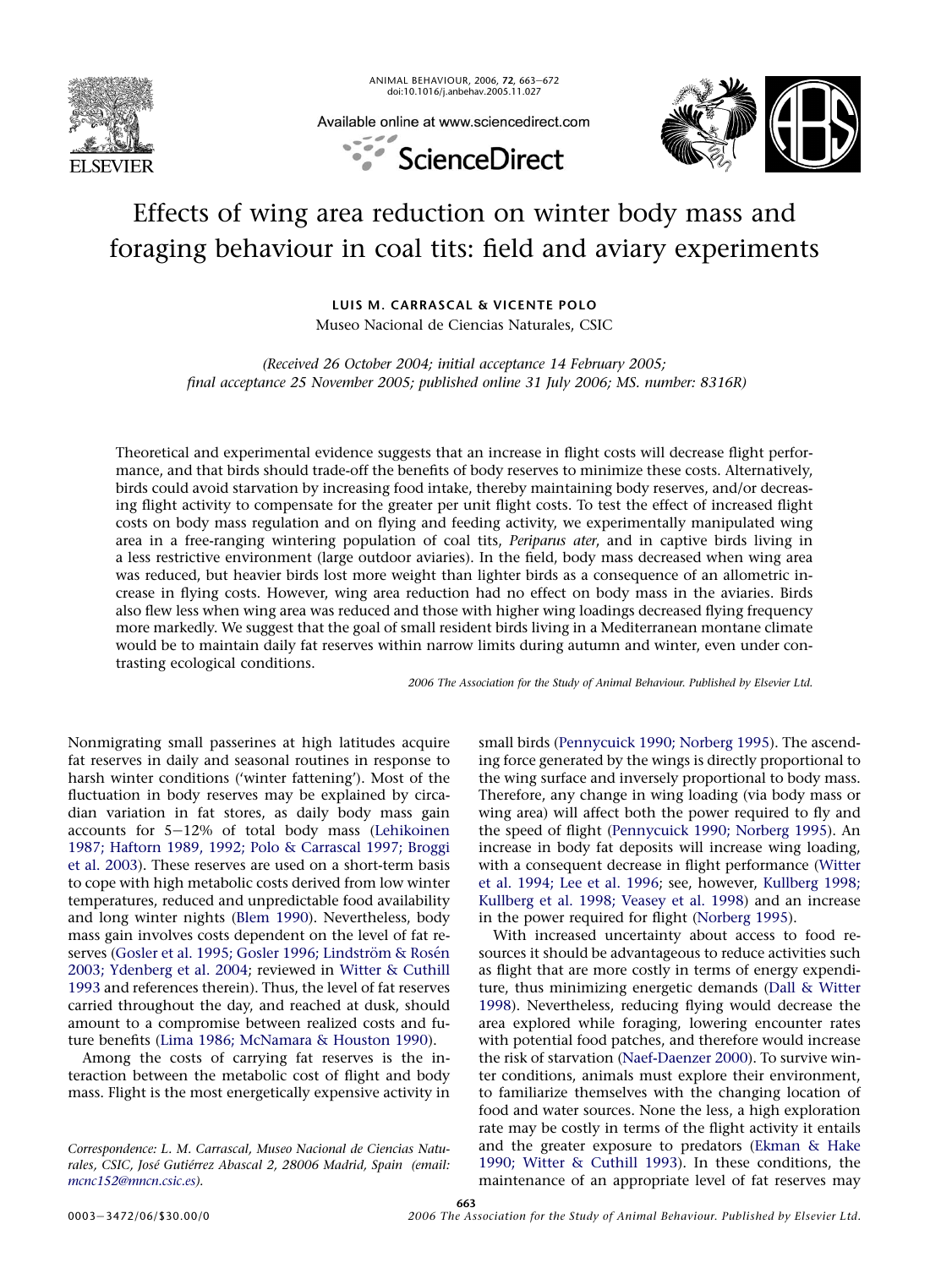limit the risk of starvation when sufficient food is not found quickly [\(Blem 1990](#page-8-0)). Several empirical and experimental studies have established the relation between the level of internal reserves and costs dependent on weight (e.g. predation risk: [Lima 1986; Gosler et al. 1995;](#page-9-0) [Carrascal & Polo 1999; Piersma et al. 2003; Ydenberg](#page-9-0) [et al. 2004; Macleod et al. 2005;](#page-9-0) metabolic costs: Lindström & Rosén 2003), as well as between body fat and the risk of starvation [\(Bednekoff & Krebs 1995; Dall](#page-8-0) [& Witter 1998](#page-8-0)). Nevertheless, few field studies have explored the trade-off between these two opposite strategies, allowing for the testing of the predictions of theoretical models [\(McNamara & Houston 1990; Houston](#page-9-0) [et al. 1997\)](#page-9-0).

We analysed the variation in the average daily body mass of a wintering population of coal tits, Periparus ater, living in a mountain area of central Spain. We manipulated the coal tits' wing area, and thus wing loading, to test the effect on body mass. Although we did not manipulate flight costs per se, we assume that flight costs are likely to increase after a reduction in wing area [\(Norberg 1990; Pennycuick 1990\)](#page-9-0). We studied a free-ranging population, living in a coniferous forest, to understand processes involved under natural conditions of ecological relevance (i.e. natural food resources, interactions among tits, predation risk). Because a control for food ingestion and flying activity is not possible under wild conditions, we also studied captive birds in large outdoor aviaries.

There are two possible strategies regarding reduction of wing area and, thus, an increase in wing loading. (1) If birds maintain their food encounter rate (i.e. they choose to maintain a constant food intake rate), they should not modify exploring activity, and they should maintain flying rate. They will then incur greater flying costs because of the diminished wing area, resulting in a lower level of internal reserves [\(Cresswell 1999](#page-8-0)), and thus body mass, because a similar food intake is associated with a higher energy expenditure. (2) On the other hand, if body mass remains unchanged after the reduction in wing area birds would be seeking to maintain a stable reserve level so as not to increase the risk of starvation. This would oblige them to increase food intake rate to compensate for increased flying costs (reviewed in [Witter](#page-9-0) [& Cuthill 1993](#page-9-0)). If resources were predictable in the environment, birds might maintain constant levels of fat reserves being less active. Thus, the increasing risk of starvation caused by a reduction in foraging activity would be compensated for by more predictable access to food. This would minimize the energetic flying cost during daytime. Therefore, we need to know more about the range of possible behaviours adopted and their ecological correlates, and whether they are compensatory.

Furthermore, if individuals maintain isometric relation in their body proportions (i.e. variation in the size of birds does not imply a change in shape in adult birds of the same species), the larger birds would fly less efficiently because wing loading increases with the power 0.333 of weight [\(McMahon & Bonner 1983](#page-9-0)). Therefore, do coal tits lose mass when wing area is reduced and is the decrease in mass state dependent?

#### METHODS

#### Study Area and General Procedures

The study area lies in Madrid Province, central Spain ('El Ventorrillo' field station, 1500 m above sea level, 40°45'N, 04°01'W, Sierra de Guadarrama). The area is a 6-ha mixed forest dominated by Scots pine, Pinus sylvestris, chestnut, Castanea sativa, maples (Acer sp.), poplars (Populus sp.) and Pyrenean oak, Quercus pyrenaica. During the end of autumn and in mid-winter the ambient mean temperatures are regularly below zero at dusk (average  $-1.0^{\circ}$ C, range  $-5.6$  to  $3.5^{\circ}$ C) and a little above zero at noon (average 2.4°C, range  $-4.5$  to 6.7°C; data obtained during sampling days). There is snow cover on a quarter of all days. Daylength at the winter solstice is 8.8 h.

Six rectangular funnel traps  $(40 \times 60 \text{ cm}$  and  $40 \text{ cm}$ high) were placed in the area, hanging from branches at 1.5 m above the ground. The funnel traps had an extension area of 10 cm at the front which was essential for birds to find the entrance hole once the trap was set. The metal framework was covered on all sides, except the base, by 1.5-cm wire-mesh net. The wire-mesh net on the bottom was 0.5 cm, allowing the birds to walk more easily on it. The funnel  $(8 \times 8 \text{ cm})$  was on the bottom at the front, leading 20 cm into the trap. The end of the funnel was closed but roofless, so that the birds could get into the trap through the small  $(8 \times 8 \text{ cm})$ hole in the funnel roof. Once in the trap, the birds could not find the way out. A translucent plastic sheet covered the roof of the trap to avoid birds getting wet on rainy days. The opposite end of the frontal part of the trap had a 1.5-cm meshed door of  $40 \times 40$  cm that could be raised, allowing the birds freely to use the feeders in the trap; or it could be lowered, so that the birds could enter the trap only through the funnel. On this door, a cloth sleeve was attached to allow the researcher to put his hand and arm in to catch the birds. Funnel traps were baited with two cylindrical feeders (made of 4.5-mm wire-mesh net) containing husked peanuts and hanging from the trap roof in the middle of the trap. Thus, birds could use them as a supplementary source of food. For more details on this kind of trap see [Senar et al. \(1997\).](#page-9-0)

Traps remained opened on noncapture days, and were closed on capture days from dawn to dusk. They were checked every  $20-40$  min  $(30 \text{ min on average})$ . If birds were inside the trap, the researcher slowly approached it and caught the birds through the cloth sleeve. The birds were immediately put into a cloth collector whose interior was in complete darkness. We ringed and weighed the birds in a nearby house  $(30-100 \text{ m}$  away), releasing them immediately after. The time elapsed between the capture and the release was  $5-10$  min depending on the birds captured  $(3-5 \text{ min}$  outdoors and  $2-5 \text{ min}$  inside the house). No bird died during the capture procedure.

Two large outdoor aviaries were placed in the study area within small forest clearings. The aviaries were divided into five and four cages, respectively, of  $10.5 \text{ m}^3$  $(1.75 \times 2 \text{ m}$  and 3 m high), separated by a thick, green, plastic net (birds in one cage could hear, but not see, the birds in the other). Each cage contained a nestbox and several pine and cedar branches fully covered by green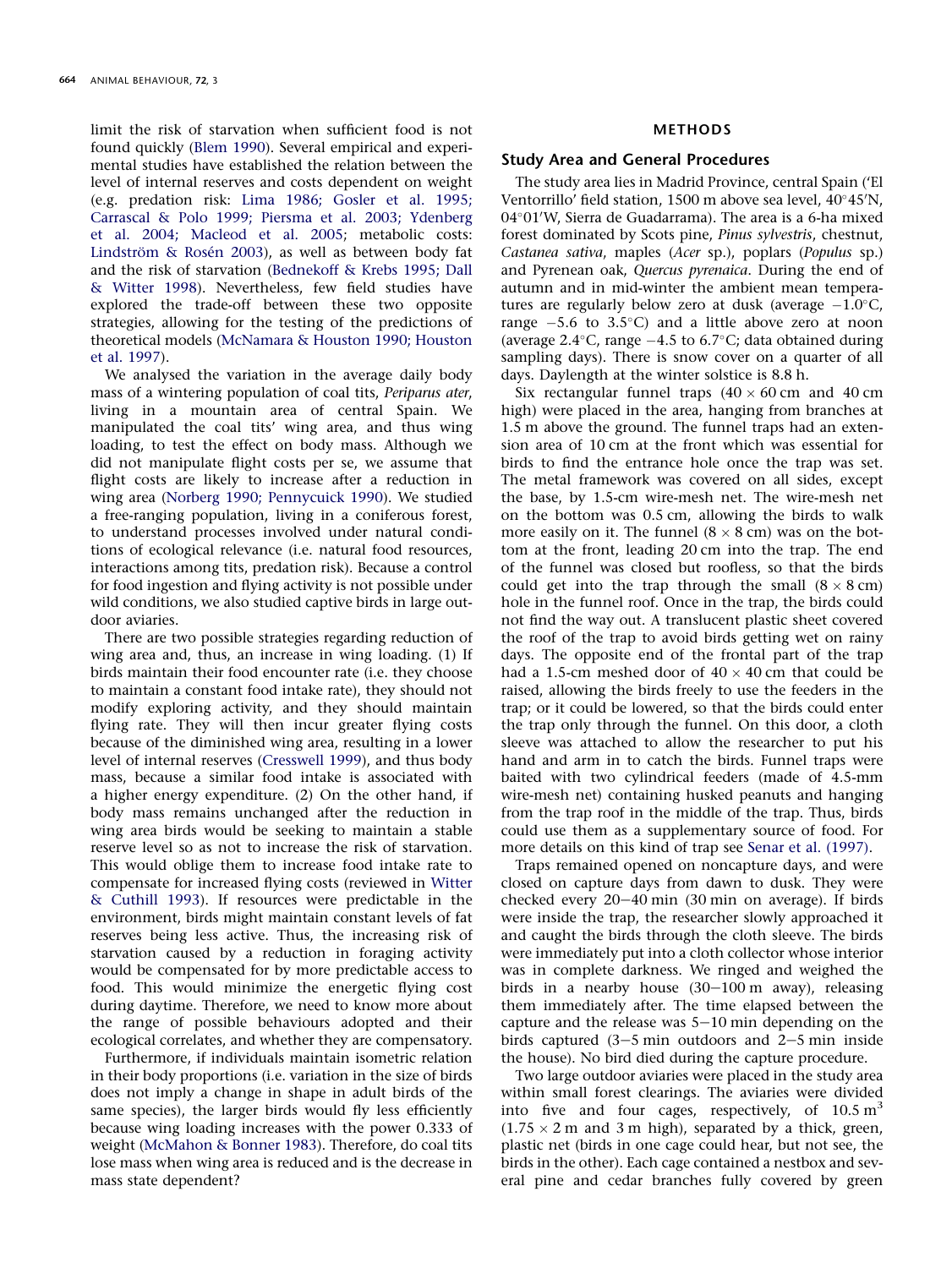needles, which the birds used for perching, roosting and sheltering. Aviaries were covered by translucent fibreglass panels to protect birds from snow and rain.

## Field Study

The field study was conducted by means of recaptures of 17 coal tits from 1 November 1996 to 31 January 1997. In the first capture, birds were colour banded for subsequent individual identification, if not already banded, weighed with an electronic balance  $(+0.01 \text{ g})$ , and their tarsus and wing lengths were measured with a digital calliper  $(+0.01$  mm).

Birds were routinely captured and weighed throughout this 3-month period. We recorded body mass, date, time of day  $(0700-1700$  hours GMT) and ambient temperature for each bird capture. After 5 December we plucked the right and left seventh primary feathers of each bird before releasing it. This manipulation was equivalent to a reduction of  $5-7\%$  in wing area [\(Polo 1999](#page-9-0)). Average number of captures per bird before wing area manipulation (control treatment) was  $5.9$  (range  $1-39$ ). The recapture period in the experimental treatment spanned from 5 December to 31 January. The average number of captures per bird in this period was 9.0 (range  $2-37$ ). As coal tits in the same area and season began to regenerate primary feathers  $20-30$  days after they were plucked ([Polo & Carrascal](#page-9-0) [1998](#page-9-0)), body masses were obtained within the 30-day period after the removal manipulation.

The main concern in our experimental approach was the lack of a control in the field experiment, since all birds were first unmanipulated and then manipulated: treatment is thus confounded by season (i.e. date). To improve our field experiment, we used data from coal tits measured and weighed in the previous winter (November 1995 to January 1996; birds were caught  $4-63$  times). These birds thus formed a 'control' group. The data for these 2 years are part of a long-term study on body condition and winter survival in a Mediterranean population of coal tits. Of the 17 coal tits manipulated in the second winter, 12 had been repeatedly captured and weighed in the autumn-winter of 1995–1996. Therefore, the final sample size in our field experiment was reduced from 17 to 12 birds. For each bird, we divided the body masses recorded in the first autumnwinter (1995-1996) into two groups, recorded before and after 5 December, which was the date on which we removed the same bird's feathers in the experimental year 1996-1997. The average dates for capture and weighing of individuals matched in the treatment and control years.

We used a mixed ANCOVA model to analyse body mass variation in the wild (dependent variable) in relation to date of capture (Day, included as number of days from the winter solstice, 21 December), time of day, ambient temperature at noon (covariates), coal tit identity as a random factor (Bird,  $N = 12$ ), and wing area reduction treatment (Treatment) and period before-after manipulation date (Before–After) as fixed factors. We used the unconstrained parameters model to test significance of the fixed effects in the mixed ANCOVA [\(Voss 1999; Quinn](#page-9-0)

[& Keough 2002\)](#page-9-0). In this approach, the mean square (MS) of the interaction terms Bird \* Treatment and Bird \* Before–After are used, respectively, as the MS error terms of the main effects Treatment and Before–After: for the main effect Bird and the interaction terms Bird \* Treatment and Bird \* Before-After, the whole interaction Bird \* Treatment \* Before-After was used as the error term. Finally, the error terms for the effects of covariates were the interactions of each covariate with the random factor Bird. This analytical procedure is conservative, because it solves the problem of inflated sample sizes by reducing the degrees of freedom of the error terms and avoids pseudoreplication (i.e. the proper sample unit for the fixed effects is the individual bird and not every weight obtained in the field). Adjusted body masses for each bird and fixed factors (controlling for the effects of date of capture, time of day and temperature at midday) were obtained from the previous ANCOVA model. The differences between mean adjusted body masses before and after wing area reduction were regressed against tarsus length in both the control and manipulation years, to test for allometric effects in body mass regulation.

#### Aviary Experiment

Nine coal tits were captured on 8 October 2001. We measured and colour banded them by using the same protocol as in the field study (see above). We also drew the wing perimeter by placing the ventral side of the extended right wing on a sheet of paper.Wing area was obtained from these drawings by scanning and measuring them with Image Tool for Windows 1.28 (The University of Texas Health Science Center, San Antonio, TX, U.S.A.). Individuals were randomly housed in nine aviary cages and maintained with an ad libitum diet of water with vitamins, dry kitten cookies, peanuts, sunflowers and pine seeds.

After a week to allow the birds to acclimatize to the aviary cages, we reduced wing area by taping primary remiges six and seven together ('experimental' treatment) in four of the nine coal tits. The taped remiges were positioned such that their rachises lay side by side. This is the normal spatial relationship of the three feathers when the wing is folded. We then cut a rectangular notch from the feather vanes on each side of the rachises along the feather shaft. Then, a 2-mm strip of tape was attached to the two remiges within the notched area, around the rachises. This wing manipulation was reversible and equivalent to a reduction of  $5-7%$  in wing area in the field study. The remaining five coal tits ('control' birds) also had the notch from the feather vanes cut, but no tape was added (i.e. no wing manipulation was done). See figure 1 in [Senar et al. \(2002\)](#page-9-0) for more details and a picture of this manipulation.

Prior to experimental data recording, all birds in the control and experimental groups spent 4 days adapting to the new conditions in their cages. After this period, all the birds were studied for the next 3 days. At sunset of the fourth day of acclimatization, and for the next 3 days, we caught both control and experimental coal tits at, on average, 1635 hours GMT. We used a butterfly-collecting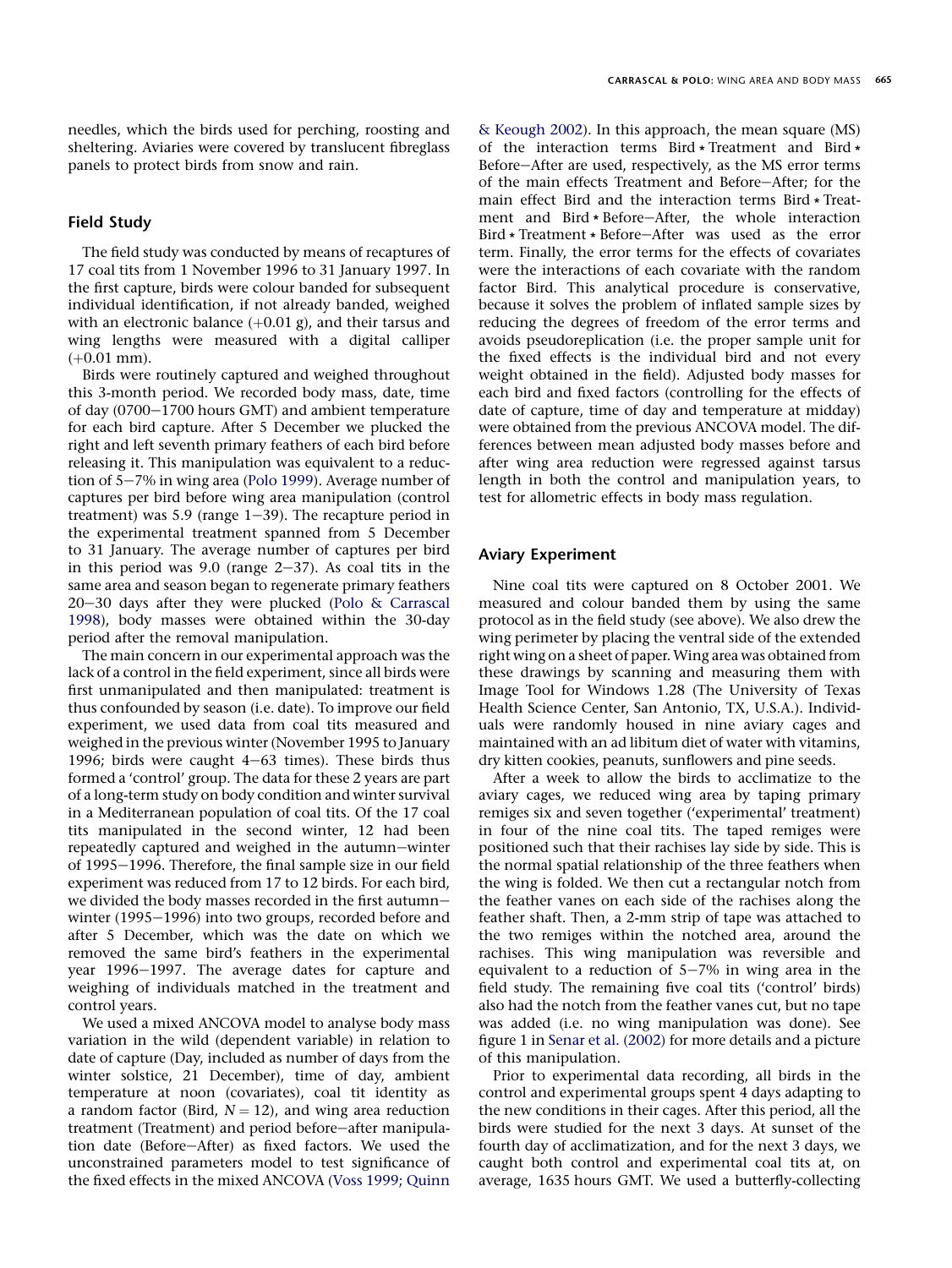<span id="page-3-0"></span>net to ensure no damage to wing and tail feathers during the capture. Immediately afterwards, birds were housed in two cloth (cotton) boxes  $(0.2 \times 0.4 \text{ m and } 0.2 \text{ m high})$ without food and water, where they spent the night at an ambient mean temperature of  $12.8^{\circ}$ C (range  $10.8-14.3^{\circ}$ C). Birds were weighed at sunrise (0620 hours GMT on average) and released in their respective aviary cages. These body mass measurements allowed us to estimate daily body mass gain (body mass at dusk minus that at dawn).

We also measured feeding and flying activity by recording the number of visits to the feeders and the number of flights longer than 0.5 m made by each bird within 10-min sampling periods. We observed individual activity by sitting immobile in front of the aviary at a distance of  $5-7$  m. We waited for 10 min before recording data, enough time for birds to resume their routine activity. Six to nine samples per day were obtained throughout the daytime for each bird  $(20-29 10$ -min samples per tit).

In the second week we untied the sixth and seventh primaries in the experimental group and manipulated the wings in the control group by taping the sixth and seventh primaries together. The experimental group of birds thus changed to the control treatment, while the previous control bird group changed to the experimental treatment (within-subjects approach). We monitored the ambient temperature at noon each day throughout the study period.

We also applied a mixed-model ANCOVA to analyse body mass at sunset and daily body mass gain in the aviary (dependent variables) in relation to midday temperature (covariate), bird identity (random factor) and treatment (fixed factor). Feeding and flying rates (visits to feeders and flights/min, respectively) were also analysed in relation to bird (random factor), treatment (fixed factor) and cubic polynomial effect of time of day (covariates; to account for possible nonlinear circadian rhythms).

To control for treatment order we had two orders of treatments (the experimental trial in the first week and the control treatment in the second week in four coal tits; first control and second experimental in the other five coal tits). Although we did not anticipate any significant treatment order effect, we tested for it in the aviary experiment by including 'treatment order' in the mixed ANOVA models. The order of treatments (first weeksecond week) was included in the mixed ANOVA models to analyse its effect, together with bird identity. The combined effect of the order and the treatment per se could not be tested because of lack of data (i.e. control and experimental trials were not carried out simultaneously in the first and second weeks, see above). The influence of treatment order was not significant on the four dependent variables analysed in the aviary experiment ( $P > 0.15$  in the four mixed ANOVAs with 1,8 df for the term 'order of treatment').

#### Ethical Note

Coal tits were in good body condition throughout the study period, as their body masses did not fall below those observed in the field (see [Polo & Carrascal 1998](#page-9-0) for a comparison with birds in the wild). After the experiment, coal tits were released at the place of capture. We compared body weights the first day of the experiment with those the day when birds were released (15 days later at the same time of day). A repeated measures ANOVA showed that coal tits on average gained 0.15 g (1.7%) throughout the study period ( $F_{1,8} = 5.87$ ,  $P = 0.042$ ). This small variation in body mass at dawn was consistent with the winter fattening strategy when daylength is becoming shorter (e.g. [Lehikoinen 1987; Haftorn 1989](#page-9-0)). The feather manipulations did not appear to impair the flight of the birds when they were released. Wild birds during moult often simultaneously lose one or two feathers, and they have the ability to adjust and cope with such events (see below). Futhermore, the proportion of experimental birds recaptured in the next winter after the year of the treatment (i.e. feather plucking) was not different from the typical 'surviving' proportion between successive years. There was no evidence that the probability of catching birds in the outdoor aviaries depended on whether they had the feathers taped. Furthermore, many birds with the primary feathers plucked were repeatedly caught in the funnel traps in the field experiment. Therefore, (1) our feather manipulation cannot be considered a severe and unusual situation, (2) we do not think that plucking or taping the remiges introduced a bias in probability of capture, and (3) we assume that our experimental procedures did not have deleterious effects on the birds. The study was approved by the Spanish Ministry of Science & Technology.

#### RESULTS

#### Body Mass Changes in the Wild

A mixed-model ANCOVA (all effects:  $F_{50,367} = 38.23$ ,  $P < 0.001$ ; 83.9% of the variance accounted for; Table 1) shows that time of day (positive relation) and midday

Table 1. Results of a mixed-model ANCOVA of coal tit body mass in the wild in relation to date (Day), time of day and ambient temperature at noon (covariates), bird identity (Bird,  $N = 12$ , random factor), experimental reduction in wing area (Treatment, fixed factor) and period within year before and after the manipulation was made (Before-After, fixed factor)

|                                                | Sum of<br>squares | df     | F              | P             | %<br>Variance |
|------------------------------------------------|-------------------|--------|----------------|---------------|---------------|
| Day                                            | 0.17              | 1,11   | 2.80           | 0.122         | 0.2           |
| Time of day                                    | 13.67             | 1,11   | 321.62 < 0.001 |               | 16.9          |
| Midday                                         | 1.39              | 1,11   | 17.84          | 0.001         | 1.7           |
| temperature                                    |                   |        |                |               |               |
| Bird                                           | 17.39             | 11,11  |                | 20.07 < 0.001 | 21.4          |
| Treatment                                      | 0.03              | 1,11   | 1.79           | 0.208         | 0.0           |
| Before-After                                   | 0.01              | 1,11   | 0.35           | 0.564         | 0.0           |
| Bird * Treatment                               | 0.20              | 11,11  | 0.24           | 0.988         | 0.3           |
| Bird * Before-After                            | 0.39              | 11.11  | 0.45           | 0.898         | 0.5           |
| Treatment *                                    | 0.39              | 1.11   | 4.94           | 0.048         | 0.5           |
| Before-After                                   |                   |        |                |               |               |
| Bird $\star$ Treatment $\star$<br>Before-After | 0.87              | 11,367 | 2.21           | 0.013         | 1.1           |

The effect sizes are also given as % of variance explained. For more details on error term definitions, see Methods.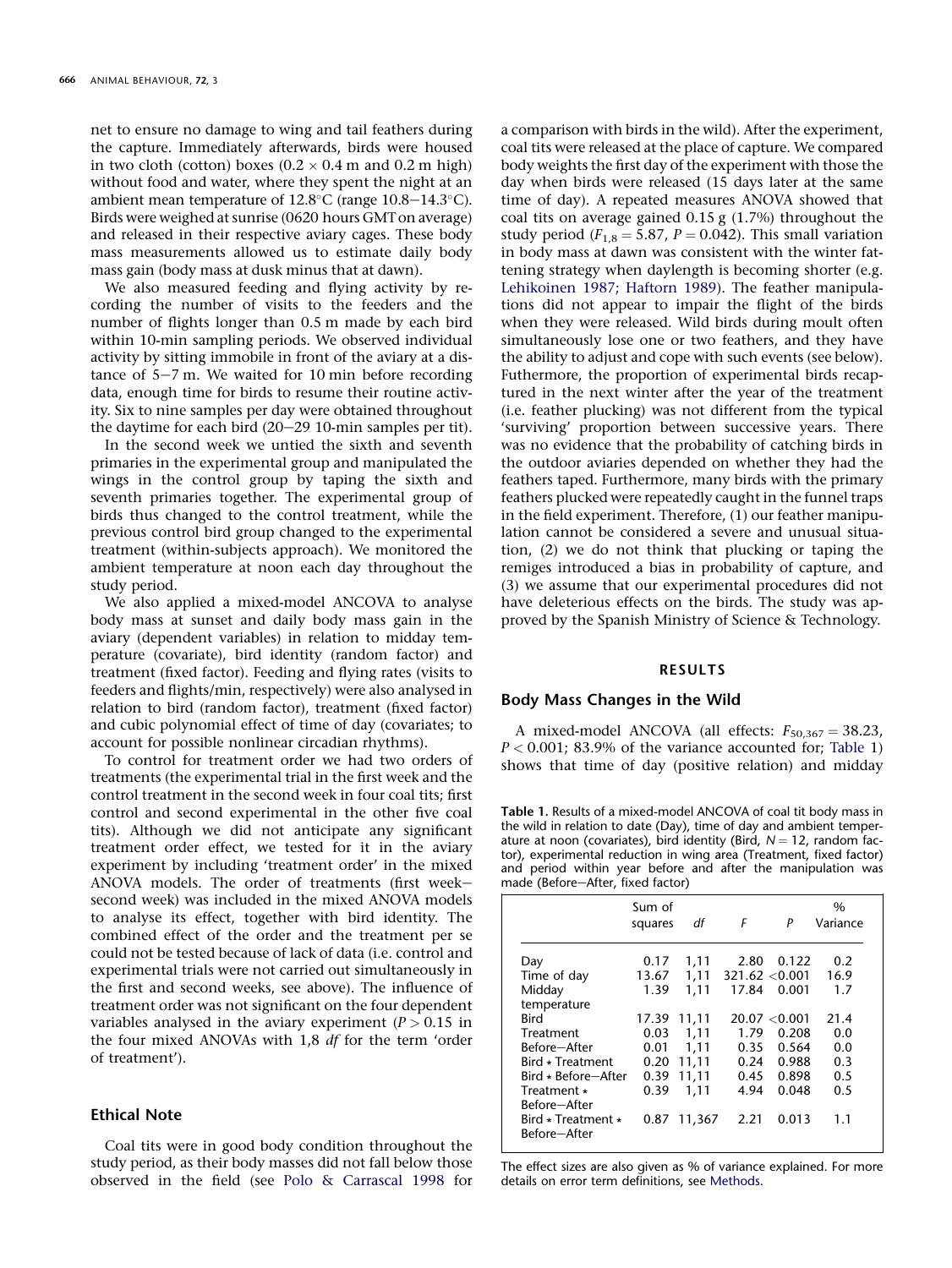<span id="page-4-0"></span>

Figure 1. Mean  $\pm$  SE body mass of coal tits in the wild before and after the date of feather removal in the control year (no feather plucked) and experimental year (one primary removed in each wing).  $N = 12$  birds (using mean adjusted body masses derived from the ANCOVA mixed model in [Table 1](#page-3-0)).

temperature (negative relation) had significant effects on body mass. Clear interindividual differences in body mass were observed accounting for most of the explained variance. The main fixed factors Treatment and Before-After were not significant, although their interaction reached significance, showing that the change in body mass before and after the manipulation date (5 December) had a different effect in the control (feathers not plucked) and experimental (the same birds with one primary removed in each wing) groups. Body masses were not different in the control and experimental years before feather removal (planned comparison:  $F_{1,11} = 0.86$ ,  $P = 0.373$ ; Fig. 1). However, when birds were manipulated (i.e. wing area reduced) body mass decreased significantly with respect to the control situation (planned comparison:  $F_{1,11} = 7.86, P = 0.017$ ; Fig. 1). Finally, there was a significant three-way interaction, denoting marked interindividual differences in the changes in body mass between treatment years and periods within a year.

Tarsus length was correlated with the decrease in body mass after wing area reduction (Pearson correlation:  $r_{10} = 0.657$ ,  $P = 0.020$ ; Fig. 2), but there was no significant relation between tarsus length and temporal change in body mass in the control group ( $r_{10} = -0.037$ ,  $P = 0.909$ ).

In summary, on average body mass decreased when wing area was reduced (i.e. flying costs probably increased), and the magnitude of this effect differed between birds: heavier birds lost weight, while light birds did not change body mass.

## Body Mass Changes in Aviaries

Body mass ranges of the aviary birds were  $8.66 - 9.74$  g and  $8.63-9.73$  g at the beginning of the day and  $9.56-$ 10.56 g and  $9.50-10.50$  g at sunset in the control and experimental situations, respectively. Body mass at sunset was not significantly affected by the experimental decrease in wing area (Table 2). Nearly all variance in this



Figure 2. Relation between body size of coal tits (measured by tarsus length) and the differences in body mass before and after wing area reduction (using mean adjusted body masses derived from the ANCOVA mixed model in [Table 1\)](#page-3-0).  $N = 12$  birds. The regression line shows the relation using log tarsus length.

variable was accounted for by interindividual differences. There were no significant differences between birds in their responses to treatment effects (interaction bird \* treatment). Midday temperature did not affect body mass at sunset. A large proportion of the variance in body mass at sunrise was accounted for by all the effects considered in Table 2 (88.5%, all effects:  $F_{18,44} = 18.85$ ,  $P < 0.001$ ). Similar results were obtained for body mass at the beginning of the day (i.e. not affected by the experimental decrease in wing area:  $P = 0.620$ ; large interindividual differences:  $P < 0.001$ ).

Differences between body masses in the control and experimental treatments were not correlated with body size (i.e. log tarsus length) either at the beginning of the day (Pearson correlation:  $r_7 = 0.000$ ,  $P = 0.999$ ) or at dusk  $(r_7 = -0.138, P = 0.724).$ 

Diurnal body mass gain (increase in body mass from sunrise to sunset) was not significantly correlated with midday temperature [\(Table 3](#page-5-0)). Interindividual differences and the bird \* treatment interaction were not significant. Experimental reduction in wing area did not show a significant trend. Thus, diurnal body mass gain was not

Table 2. Results of a mixed-model ANCOVA of coal tit body mass at sunset in outdoor aviaries in relation to ambient temperature at noon (covariate), bird identity (Bird,  $N = 9$ , random factor) and experimental reduction in wing area (Treatment, fixed factor)

|                  | Sum of<br>squares | df   | F    | P                   | $\%$<br>Variance |
|------------------|-------------------|------|------|---------------------|------------------|
| <b>Bird</b>      | 4.72              |      |      | $8,8$ 21.41 < 0.001 | 82.3             |
| <b>Treatment</b> | 0.00              | 1.8  | 0.00 | 0.954               | 0.0              |
| Bird * Treatment | 0.22              | 8.44 | 1.84 | 0.095               | 3.8              |
| Temperature      | 0.01              | 1.8  | 0.45 | 0.519               | 0.1              |

The effect sizes are also given as % of variance explained. For more details on error term definitions, see Methods.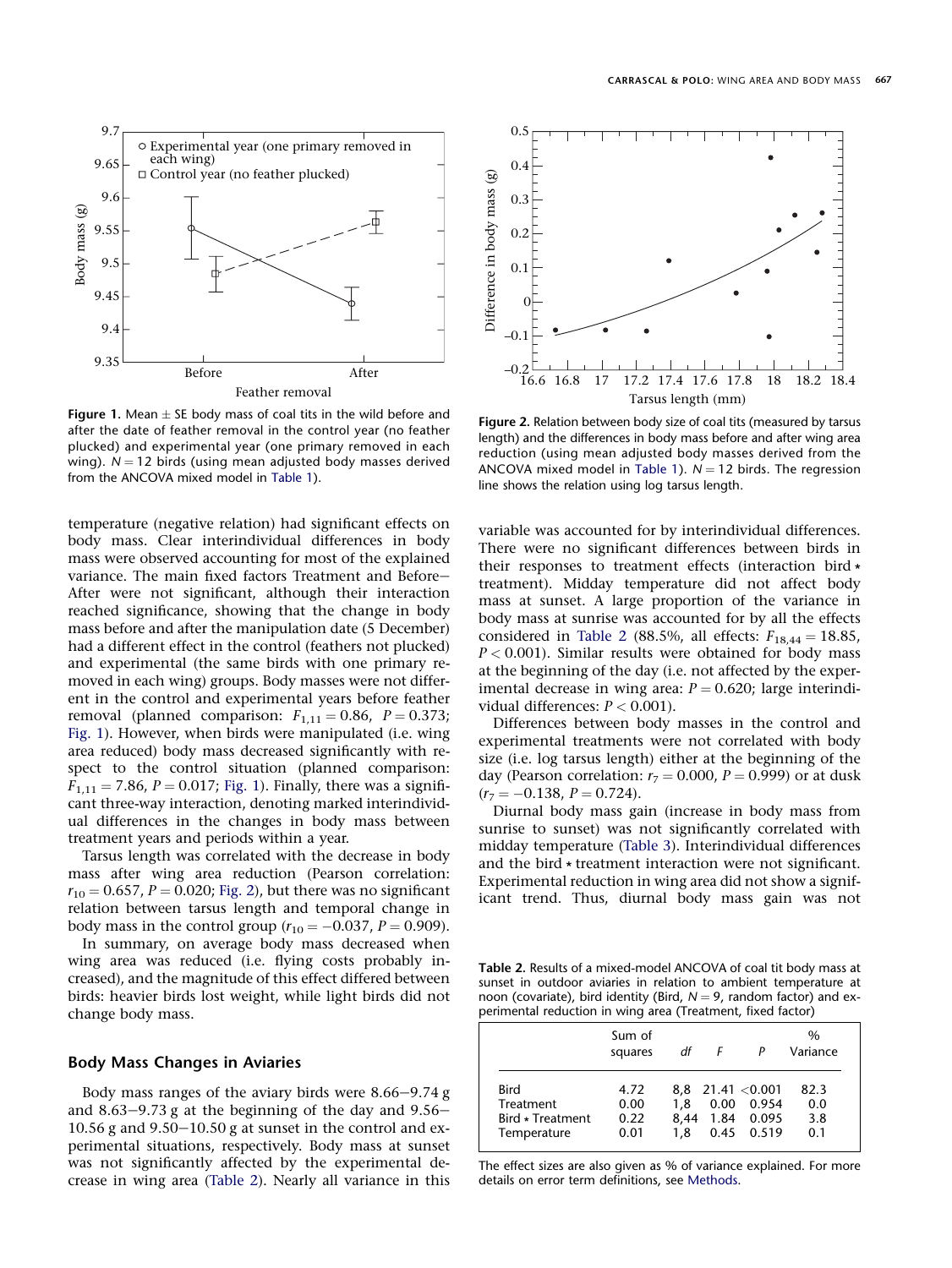<span id="page-5-0"></span>Table 3. Results of a mixed-model ANCOVA of coal tit diurnal body mass gain in outdoor aviaries in relation to ambient temperature at noon (covariate), bird identity (Bird,  $N = 9$ , random factor) and experimental reduction in wing area (Treatment, fixed factor)

|                  | Sum of<br>squares | df  | F |                 | $\%$<br>Variance |
|------------------|-------------------|-----|---|-----------------|------------------|
| <b>Bird</b>      | 0.17              | 8.8 |   | 1.42 0.316      | 9.8              |
| <b>Treatment</b> | 0.01              | 1.8 |   | 0.43 0.530      | 0.4              |
| Bird * Treatment | 0.12              |     |   | 8,35 0.36 0.933 | 6.9              |
| Temperature      | 0.00              | 1.8 |   | 0.20 0.665      | 0.3              |

The effect sizes are also given as % of variance explained. For more details on error term definitions, see Methods.

significantly explained by any of the effects in Table 3 (17.2% of the variance accounted for;  $F_{18,35} = 0.404$ ,  $P = 0.978$ .

In summary, variability in body mass at sunset was highly predictable, but was explained only by interindividual differences. The experimental reduction in wing area had no effect on body mass. Body mass change, caused by experimental reduction in wing area, was not related to body size of individuals (i.e. there was no clear allometric effect).

### Flying and Feeding Frequency in Aviaries

Table 4 shows the results of the ANCOVA of flying frequency (61.6% of the original variance explained, all effects:  $F_{28,432} = 24.75$ ,  $P < 0.001$ ). Number of flights/min was significantly explained by a third-order polynomial of time of day, as linear, quadratic and cubic terms were significant. Flight frequency abruptly increased from sunrise to 1000 hours, then decreased to a minimum at 1530 hours, and finally showed a small increase towards sunset (Fig. 3). Time of day accounted for 25.4% of variance in flying frequency and interindividual differences 33.4%. Treatment effect was also significant, showing that birds flew less when wing area was reduced ([Fig. 4a](#page-6-0)). The change in flight frequency caused by the experimental reduction in wing area was not uniform across the nine coal tits (bird \* treatment interaction).

Table 4. Results of a mixed-model ANCOVA of flying frequency (flights/min) in outdoor aviaries in relation to bird identity (Bird,  $N = 9$ , random factor), the experimental reduction in wing area (Treatment, fixed factor) and cubic polynomial effects of time of day to account for possible nonlinear circadian rhythms (HGMT: linear; HGMT<sup>2</sup>: quadratic; HGMT<sup>3</sup>: cubic effects)

|                                                                                                          | Sum<br>of squares df                                            |                                 | F                      | P                                                                                  | $\%$<br>Variance                        |
|----------------------------------------------------------------------------------------------------------|-----------------------------------------------------------------|---------------------------------|------------------------|------------------------------------------------------------------------------------|-----------------------------------------|
| <b>Bird</b><br>Treatment<br>Bird * Treatment<br><b>HGMT</b><br>HGMT <sup>2</sup><br>$H$ GMT <sup>3</sup> | 16156.1<br>2076.3<br>1105.2 8,440<br>4544.3<br>4133.6<br>3654.0 | 8.8<br>1.8<br>1.8<br>1.8<br>1.8 | 15.03<br>3.07<br>24.57 | $14.62 \le 0.001$<br>0.005<br>0.002<br>32.41 < 0.001<br>$28.60 \le 0.001$<br>0.001 | 33.4<br>4.3<br>2.3<br>9.4<br>8.5<br>7.5 |

The effect sizes are also given as % of variance explained. For more details on error term definitions, see Methods.



Figure 3. Circadian variation in flying frequency (flights/min) in nine coal tits in outdoor aviaries. HGMT: hours in GMT. Regression lines are the average models for nine coal tits, obtained after fitting a cubic polynomial in (a) control and (b) experimental (reduced wing area) treatments (dashed lines: confidence bands at  $P = 0.05$ ). Control:  $Y = -209.14 + 59.41 \times HGMT - 4.90 \times HGMT^2 + 0.13 \times HGMT^3;$ experimental:  $Y = -227.155 + 63.79 \times$  HGMT - 5.35  $\times$  HGMT<sup>2</sup> +  $0.14 \times$  HGMT<sup>3</sup>.

Wing loading in the control treatment significantly explained 72.9% of interindividual differences in flying frequency changes between the control and the experimental treatment (wing area reduction; Pearson correlation:  $r_7 = 0.854$ ,  $P = 0.003$  using the natural logarithm of wing loading; [Fig. 5\)](#page-6-0). When we repeated the analysis using tarsus length as a measurement of body size, we obtained the same result ( $r_7 = -0.723$ ,  $P = 0.028$ , using log tarsus length). Birds with higher wing loadings thus decreased flying frequency more markedly when wing area was reduced. The difference between diurnal body mass gain in the experimental and control treatments was not significantly correlated with either wing loading ( $r_7 = 0.062$ ,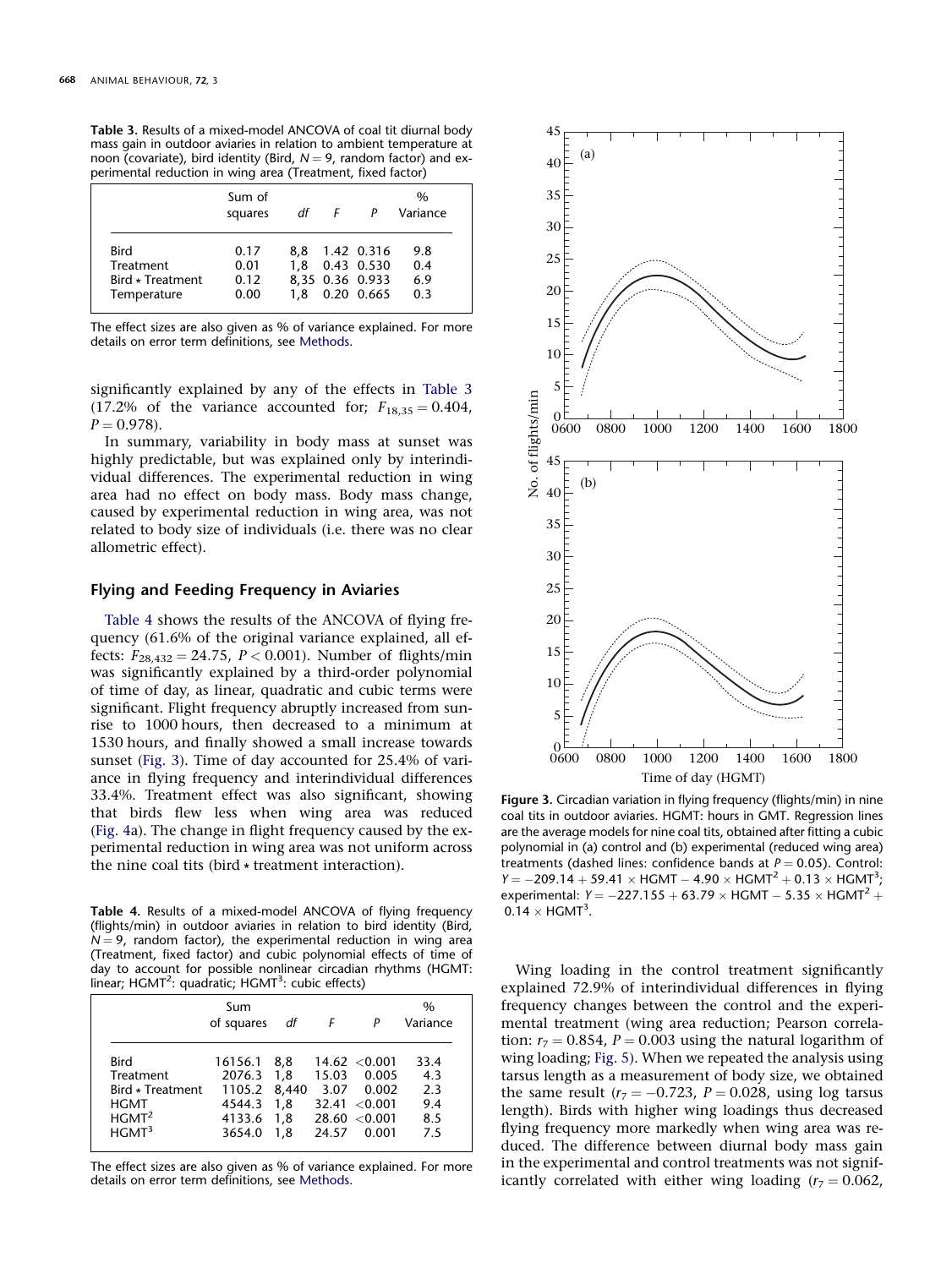<span id="page-6-0"></span>

**Figure 4.** Mean  $\pm$  SE (a) flying frequency (no. of flights/min) and (b) feeding frequency (visits to feeder/min) of nine coal tits in outdoor aviaries.

 $P = 0.874$ ) or flight frequency ( $r_7 = 0.106$ ,  $P = 0.786$ ) in the control treatment.

The general linear model in Table 5 explained 24.4% of original variance in feeding frequency, measured as the frequency of visits to the feeders (all effects:  $F_{21,439} =$ 6.74,  $P < 0.001$ ). The experimental reduction in wing area had a significant effect on feeding frequency: in general, all other things being equal, birds ate more when wing area was reduced (Fig. 4b). This pattern was not homogeneous across birds, as shown by the significance of the interaction term bird \* treatment. Feeding frequency was not significantly correlated with flying frequency. Interindividual differences in feeding frequency were not significant.



Figure 5. Relation between wing loading in the control treatment (unmodified wing area) and the interindividual differences in flying frequency between the control and the experimental treatments (wing area reduction) in nine coal tits in outdoor aviaries. The regression line shows the relation using log wing loading.

Table 5. Results of a mixed-model ANCOVA of feeding frequency (visits to feeders/min) in outdoor aviaries in relation to bird identity (Bird,  $N = 9$ , random factor), the experimental reduction in wing area (Treatment, fixed factor), flying frequency (covariate) and cubic polynomial effects of time of day to account for possible nonlinear circadian rhythms (HGMT: linear; HGMT<sup>2</sup>: quadratic; HGMT<sup>3</sup>: cubic effects)

|                   | Sum<br>of squares | df    | F    | P       | $\%$<br>Variance |
|-------------------|-------------------|-------|------|---------|------------------|
| <b>Bird</b>       | 9.75              | 8,8   | 0.98 | 0.509   | 8.7              |
| <b>Treatment</b>  | 6.55              | 1,8   | 5.29 | 0.050   | 5.8              |
| Bird * Treatment  | 9.90              | 8,439 | 6.42 | < 0.001 | 8.8              |
| Flight frequency  | 0.99              | 1,8   | 2.07 | 0.188   | 0.9              |
| <b>HGMT</b>       | 0.00              | 1,8   | 0.01 | 0.933   | 0.0              |
| HGMT <sup>2</sup> | 0.01              | 1,8   | 0.05 | 0.829   | 0.0              |
| HGMT <sup>3</sup> | 0.03              | 1,8   | 0.13 | 0.731   | 0.0              |

The effect sizes are also given as % of variance explained. For more details on error term definitions, see Methods.

Feeding frequency did not show any significant relation with time of day ( $P > 0.7$  in the three F tests analysing linear, quadratic and cubic relation).

In summary, flight and feeding frequency were significantly affected by the experimental reduction in wing area: birds flew less and ate more when wing area was reduced. Flight showed a clear circadian rhythm, with a step increase from a minimum at sunrise to a midmorning peak, and a subsequent gentle decrease to a second minimum 1 h before sunset, before a less marked increase towards sunset.

#### **DISCUSSION**

Some studies have shown that birds do not carry maximum fat deposits during winter because of mass-dependent costs: maintenance costs of large fat reserves caused by increased metabolism, greater exposure to predators while feeding caused by higher energy requirements and impaired escape ability with higher body mass (see [Cuthill](#page-8-0) [& Houston 1997](#page-8-0) and references therein). Several theoretical studies predict that mass-dependent costs and starvation risk interact in a trade-off, moulding daily patterns of mass increase even during winter [\(Lima 1986; McNa](#page-9-0)[mara & Houston 1987, 1990; Rogers & Smith 1993; Hous](#page-9-0)[ton et al. 1993; Bednekoff & Houston 1994; McNamara](#page-9-0) [et al. 1994\)](#page-9-0). Therefore, a strategic reduction in body mass caused by experimental reduction in wing area should be expected ([Witter & Cuthill 1993](#page-9-0)). This prediction has been experimentally confirmed by [Swaddle &](#page-9-0) [Witter \(1997\)](#page-9-0) and by [Lind & Jakobsson \(2001\)](#page-9-0) in comparisons between individuals, and by [Senar et al. \(2002\)](#page-9-0) using a within-individuals design in the wild. Our experiment with the coal tit under wild conditions also demonstrates a trade-off, although the magnitude of its effect is low (see the interaction term Treatment \* Before-After in [Table 1](#page-3-0) and [Fig. 1\)](#page-4-0). However, our experiment under controlled conditions in outdoor aviaries suggests that body mass is not subjected to a clear trade-off to maintain wing loading during autumn-winter. Nevertheless, another possibility is that this trade-off always exists (at least theoretically)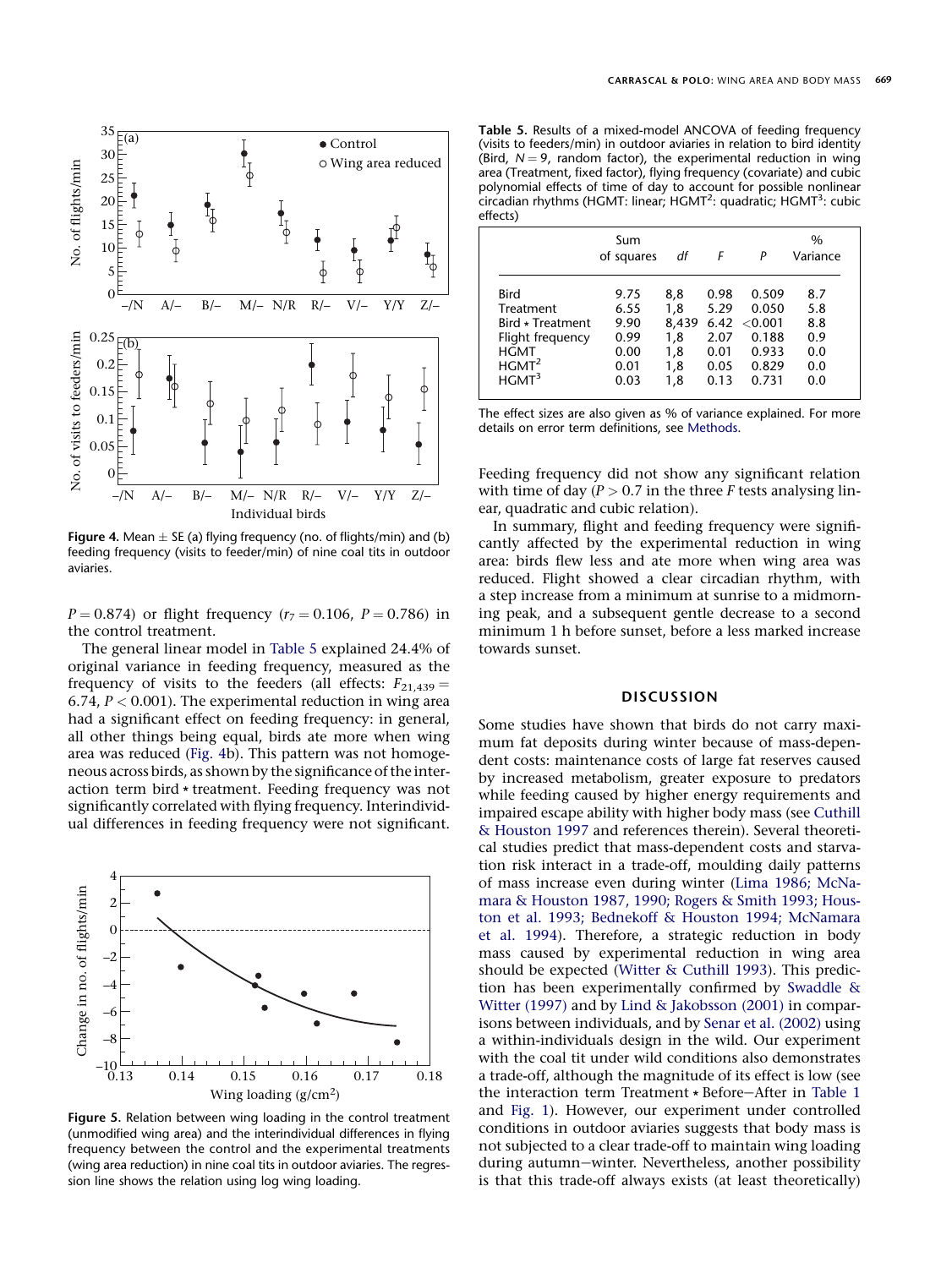but how it is manifested depends on the circumstances: birds could have the ability to compensate in a dimension other than body mass. In other words, birds could compensate behaviourally instead of compensating by reducing body mass (see below).

The discrepancies between our study and those by [Lind](#page-9-0) [& Jakobsson \(2001\)](#page-9-0) and [Senar et al. \(2002\)](#page-9-0) clearly show the nongeneralized effect of the same phenomena in different taxonomic, experimental and environmental situations. We suggest that discrepancies can arise from two different, nonexclusive, explanations. First, birds experienced more severe treatments in the other studies (three remiges in each wing were taped together or cut), and second, differences in prevailing environmental conditions could determine the magnitude of body mass decreases caused by experimental manipulations. In our experiment, birds were studied during winter, in conditions of reduced natural food availability, low temperatures (especially at night), and short days and long nights. These conditions contrast with those in [Senar et al.'s \(2002\)](#page-9-0) and [Lind & Jakobsson's \(2001\)](#page-9-0) experiments, carried out during moult at the end of summer and mid-autumn, respectively.

In small wintering birds, the fattening strategy involves daily increases in body mass that range from 7 to 15% of the bird's fat-free body mass [\(Lehikoinen 1987; Haftorn](#page-9-0) [1989; Polo & Carrascal 1997; Kullberg 1998\)](#page-9-0). In our study area, and under control situations in outdoor aviaries (i.e. no wing reduction), coal tits experienced an average wing loading increase of 8.9% from daily fattening. This percentage was slightly higher than the  $5-7%$  of wing area reduction resulting from our experimental manipulation of birds. Therefore, our manipulation was within the limits of natural variation in wing loading.

Surprisingly, the amount of wing area reduction was not of great ecological importance for body mass changes of the coal tits studied, as the average decrease in body mass caused by the wing reduction was small in both outdoor aviaries and under wild conditions (see also Hedenström [& Sunada 1999; Lind 2001](#page-8-0) for small detrimental effects of moult gaps on escape ability and aerodynamic performance). However, body mass decrease showed an allometric pattern, as this decrease was proportional to bird size before the reduction in wing area in the field experiment ([Fig. 2\)](#page-4-0): the five largest birds reduced 2.7% of their body mass with respect to the unmanipulated situation. Nevertheless, this effect was not found in the aviary experiment. Normally, the opposite effect is predicted because when birds are put into aviary conditions with food ad libitum many ecological constraints are released, enabling the birds to compensate for treatments for which they could not compensate in the wild. This unexpected result leads to the question what made the birds compensate differently in these two situations.

Although the effective sample size to discuss this question is only two experiments, it makes sense to conclude that the two different responses occurred because of different ecological conditions. This is an important conclusion because there is a general lack of appreciation in antipredation studies particularly with mass-dependent predation risk experiments, that the

conditions under which they occur determine the direction of the results. Variation in predictability of foraging (i.e. husbandry conditions), the state of the birds caught (i.e. high or low initial mass) and time of year (i.e. whether starvation risk, predation risk or territory holding is considered as the priority for the bird) can all vary in a simple way to account for the discrepancy between the different results in mass-dependent predation studies.

We suggest that the goal for our coal tits was to maintain body mass within narrow limits during autumn and winter under natural conditions of light and temperature, even in favourable foraging conditions as in the outdoor aviaries. This goal could not be attained by the larger coal tits under wild, restrictive, conditions in terms of low food availability and presence of predators (sparrowhawk, Accipiter nisus) and competitors (conspecifics and great tits, Parus major, crested tits, Lophophanes cristatus, and Eurasian nuthatches, Sitta europaea, which are dominant species over the coal tits; see [Carrascal & Mor](#page-8-0)[eno 1992\)](#page-8-0). The difficulties associated with living within a natural foraging environment possibly constrained the larger bird's ability to maintain their initial body reserves after wing area reduction, owing to allometric effects of body mass on flying costs. Under a much less restrictive environment, when birds were maintained in the aviary (more food and more predictable availability, predation risk reduced because predators do not visit the aviary and without competition pressure), allometric costs were also present but the larger birds with higher wing loadings compensated by flying less [\(Fig. 5\)](#page-6-0). Therefore, the larger birds should face higher flying costs in the wild, owing to allometric effects (see below), leading to greater reductions in body mass.

At the intraspecific level, body proportions in adult birds do not deviate much from what would be expected from isometric similarity [\(McMahon & Bonner 1983](#page-9-0)). As a result of this isometric rule, wing loading increases with the power 0.333 of body mass (quotient between body mass,  $l^3$ , and wing area,  $l^2$ ). Thus, a greater detrimental effect of the experimental manipulation in larger birds would be expected ([McMahon & Bonner 1983](#page-9-0)). Negative effects of body mass increase on flight performance have been observed in small birds, both under natural changes in wing loading (daily changes in body mass: [Metcalfe &](#page-9-0) [Ure 1995; Norberg 1995; Veasey et al. 1998](#page-9-0); but see [Kull](#page-9-0)berg 1998; Kullberg et al. 1998; van der Veen & Lindström [2000](#page-9-0); wing feather moult: [Swaddle & Witter 1997](#page-9-0); and migratory fuel load: [Kullberg et al. 1996; Lind et al. 1999\)](#page-9-0) and experimental manipulations [\(Witter et al. 1994; Swaddle](#page-9-0) [et al. 1999](#page-9-0)). [Cresswell \(1999\)](#page-8-0) also found a negative association between flying activity and body mass in wild blackbirds, Turdus merula, during mid-winter. Therefore, as a direct consequence of allometric energetic demands, larger birds should have higher flying costs than smaller birds. Our results support this prediction: larger manipulated coal tits suffered a marked decrease in fat reserves while foraging in the wild under restricted food availability and they reduced flying frequency without modifying body mass in the captive environment with abundant food where they did not need to explore the home range.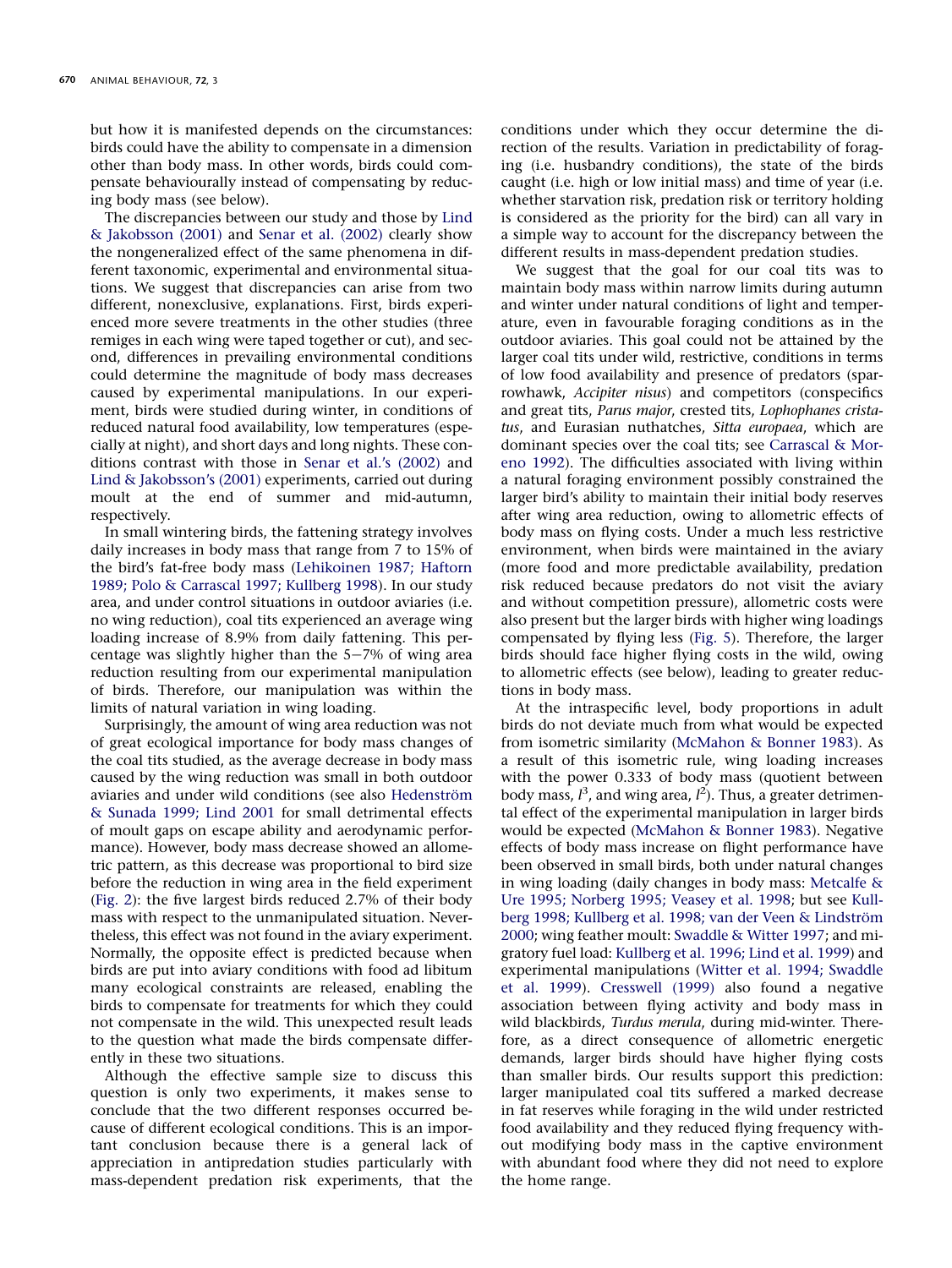<span id="page-8-0"></span>The circadian rhythm of activity showed a clear pattern for flying frequency. There was a rapid increase in flying frequency towards a peak 2 h after dawn, followed by a gentle decrease towards the end of the day with a slight increase 1 h before dusk (see also Aschoff 1966; Daans & Aschoff 1975 for other bird species). In contrast, feeding frequency remained unchanged with time of day. If feeding frequency remains unchanged throughout the day, then a linear diurnal increase in body mass should be expected. However, coal tits showed a general pattern of exponential increase in body mass during the day in the study area; which has a Mediterranean montane climate, with an increasing rate of body mass gain from the beginning  $(0.04 \text{ g/h})$  to the end  $(0.12 \text{ g/h})$  of the day [\(Polo](#page-9-0) [1999](#page-9-0); see also [Pravosudov & Grubb 1998\)](#page-9-0). Diurnal changes in flight activity may explain this exponential increase in body mass. Coal tits may fly less frequently as the day proceeds as a result of increased travel costs derived from higher body mass (e.g. Hedenström 1992; Metcalfe & Ure 1995), and the reduction in energy spent in flight would contribute to an increase in body mass at the end of the day.

It has been widely recognized that avian fat storage entails costs mainly associated with predation risk, and thus body mass reflects the outcome of this trade-off ([Witter & Cuthill 1993; Cuthill & Houston 1997; Cress](#page-9-0)[well 1998; Houston & McNamara 1999](#page-9-0)). Animals can compensate for increased predation risk in different ways. First, birds in particular may compensate by decreasing their mass because this is likely to increase their ability to escape from predators [\(Witter & Cuthill 1993; Kullberg](#page-9-0) [et al. 1996; Lind et al. 1999\)](#page-9-0). Second, animals generally may compensate for increased predation risk simply by avoiding the predator, spatially (Durant 2000; Rettie & Messier 2001) or temporally [\(van der Veen 2000](#page-9-0)). Third, animals may compensate for increased predation risk by allocating more time to antipredation behaviours [\(Whit](#page-9-0)[field 1988; Wolff & Van Horn 2003\)](#page-9-0). In our experimental study in outdoor aviaries the predation risk was minimized, so a complementary/alternative explanation for the lack of change in body mass is that coal tits probably did not trade-off the starvation-predation risk dilemma because of a low perceived predation risk in aviaries where predators were excluded.

Finally, the trade-off paradigm between opposite forces determining average body mass has been widely accepted among biologists studying winter fattening strategies of small birds. Our results show a trade-off between wing area reduction and body mass (in the field) and between wing area and flying frequency (in the aviaries), both mediated by allometric effects of body size. They also lead to the conclusion that the goal of small resident birds would be to maintain daily fat reserves within narrow limits during autumn and winter, even under different ecological conditions.

## Acknowledgments

Claire Jasinski and Angela Turner kindly improved the English, and Piet van den Hout, Johan Lind, Will Cresswell and three anonymous referees made valuable comments on the manuscript. This study was funded by DGCYT project BOS2000-0993 of Ministerio de Educación y Cultura (MEC, Spain). The Biological Station 'El Ventorrillo' provided birds and logistical support.

## References

- Aschoff, J. 1966. Circadian activity pattern with two peaks. Ecology, 47, 657-662.
- Bednekoff, P. A. & Houston, A. I. 1994. Dynamic models of massdependent predation, risk-sensitive foraging, and premigratory fattening in birds. Ecology,  $75$ ,  $1131-1140$ .
- Bednekoff, P. A. & Krebs, J. R. 1995. Great tit fat reserves: effects of changing and unpredictable day length. Functional Ecology, 9,  $457 - 462.$
- Blem, C. R. 1990. Avian energy storage. Current Ornithology, 7, 59-113.
- Broggi, J., Koivula, K., Lahti, K. & Orell, M. 2003. Seasonality in daily body mass variation in a hoarding boreal passerine. Oecologia, 137, 627-633.
- Carrascal, L. M. & Moreno, E. 1992. Proximal costs and benefits of heterospecific social foraging in great tit Parus major. Canadian Journal of Zoology,  $70$ ,  $1947-1952$ .
- Carrascal, L. M. & Polo, V. 1999. Coal tits, Parus ater, lose weight in response to chases by predators. Animal Behaviour,  $58$ ,  $281-285$ .
- Cresswell, W. 1998. Diurnal and seasonal mass variation in blackbirds Turdus merula: consequences for mass-dependent predation risk. Journal of Animal Ecology,  $67$ ,  $78-90$ .
- Cresswell, W. 1999. Travel distance and mass gain in wintering blackbirds. Animal Behaviour, 58, 1109-1116.
- Cuthill, I. C. & Houston, A. I. 1997. Managing time and energy. In: Behavioural Ecology: an Evolutionary Approach. 4th edn. (Ed. by J. R. Krebs & N. B. Davies), pp 97-120. London: Blackwell Science.
- Daans, S. & Aschoff, J. 1975. Circadian-rhythms of locomotor activity in captive birds and mammals: their variations with season and latitude. Oecologia, 18, 269-316.
- Dall, S. R. X. & Witter, M. S. 1998. Feeding interruptions, diurnal mass changes and daily routines of behaviour in the zebra finch. Animal Behaviour, 55, 715-725.
- Durant, S. M. 2000. Living with the enemy: avoidance of hyenas and lions by cheetahs in the Serengeti. Behavioral Ecology, 11, 624-632.
- Ekman, J. B. & Hake, M. K. 1990. Monitoring starvation risk: adjustments of body reserves in greenfinches (Carduelis chloris L.) during periods of unpredictable foraging success. Behavioral Ecology, 1,  $62 - 67$ .
- Gosler, A. 1996. Environmental and social determinants of winter fat storage in the great tit Parus major. Journal of Animal Ecology, 65,  $1 - 17.$
- Gosler, A. G., Greenwood, J. J. D. & Perrins, C. M. 1995. Predation risk and the cost of being fat. Nature,  $377$ ,  $621-623$ .
- Haftorn, S. 1989. Seasonal and diurnal body weight variations in titmice, based on analyses of individual birds. Wilson Bulletin, 101, 217-235.
- Haftorn, S. 1992. The diurnal body weight cycle in titmice Parus spp. Ornis Scandinavica, 23, 435-443.
- Hedenström, A. 1992. Flight performance in relation to fuel load in birds. Journal of Theoretical Biology, 158, 535-537.
- Hedenström, A. & Sunada, S. 1999. On the aerodynamics of moult gaps in birds. Journal of Experimental Biology, 202, 67-76.
- Houston, A. I. & McNamara, J. M. 1999. Models of Adaptive behaviour: an Approach Based on State. Cambridge: Cambridge University Press.